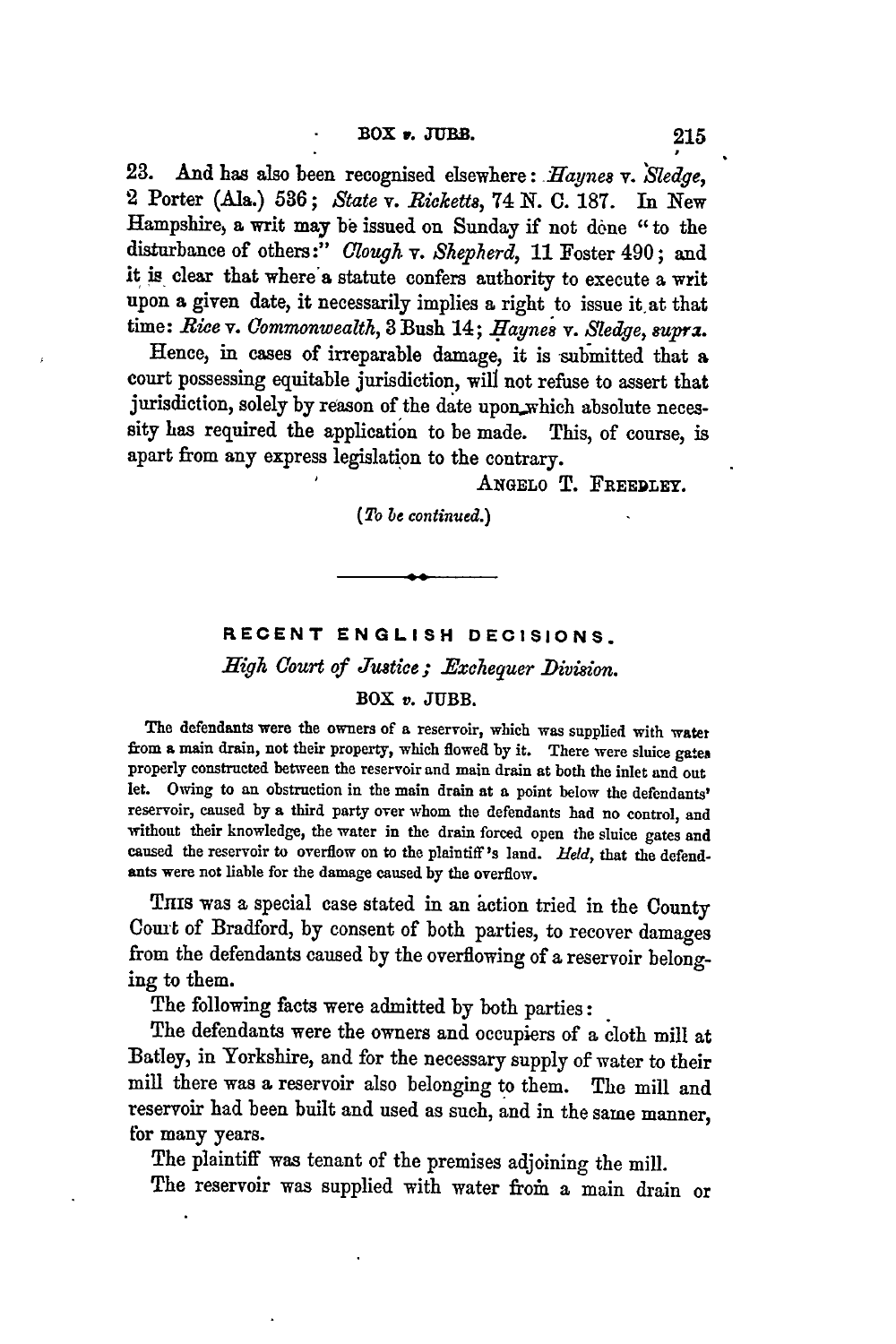watercourse which passed **by** the reservoir. There was an inlet and also an outlet, at both of which there were proper doors or sluices, so as (when required) to close the communications between the reservoir and the main drain. The defendants had a right to use the main drain for obtaining water for their reservoir, and also for carrying off their surplus water, but had otherwise no control over the main drain, which did not belong to them.

In December **1877** the plaintiff's premises were flooded **by** the overflowing of the defendants' reservoir. The overflowing was caused **by** the emptying of **a** large quantity of water from **a** reservoir, the property of a third person, into the main drain at a point considerably above the defendants' premises, and **by** an obstruction at a point in the main drain below the defendants' reservoir, where**by** the water was forced back through the doors or sluices of the reservoir (which were closed at the time), and caused the reservoir to overflow on to the plaintiff's premises. The obstruction was caused **by** circumstances over which the defendants had no control, and without their knowledge, and had it not been for such obstruction the overflowing of the reservoir would not have happened. The doors or sluices between the main drain and the reservoir were constructed and maintained in a proper manner, so as to prevent the overflowing of the reservoir under all ordinary circumstances, and no negligence or wrongful act was attributable to either party.

The County Court judge decided that the defendants were liable, and gave judgment in the plaintiff's favor for **751.**

The question for the opinion of the court was whether the defendants were, under these circumstances, liable.

*Gully,* **Q. C.,** for the appellants, distinguished this case **from** *Rylands v. Fletcher,* Law Rep. 8 H. L. **330,** on the ground that in that case there were old workings on the land which it was the duty of the defendant to protect; the defendant there also brought a mischievous thing on to his land for his own purpose. The defendants in this case did not construct the reservoir; and there was *vis major,* namely, an act of a man over whom the defendants had no control, which was primarily the cause of the damage which ensued. The case is on all fours with *Nicholls v. Marsland*, Law Rep. 2 Ex. Div. 1.

*Bray,* for the respondent.—The case is within *Rylands* v. *Fletcher.* The defendants are in possession of the reservoir and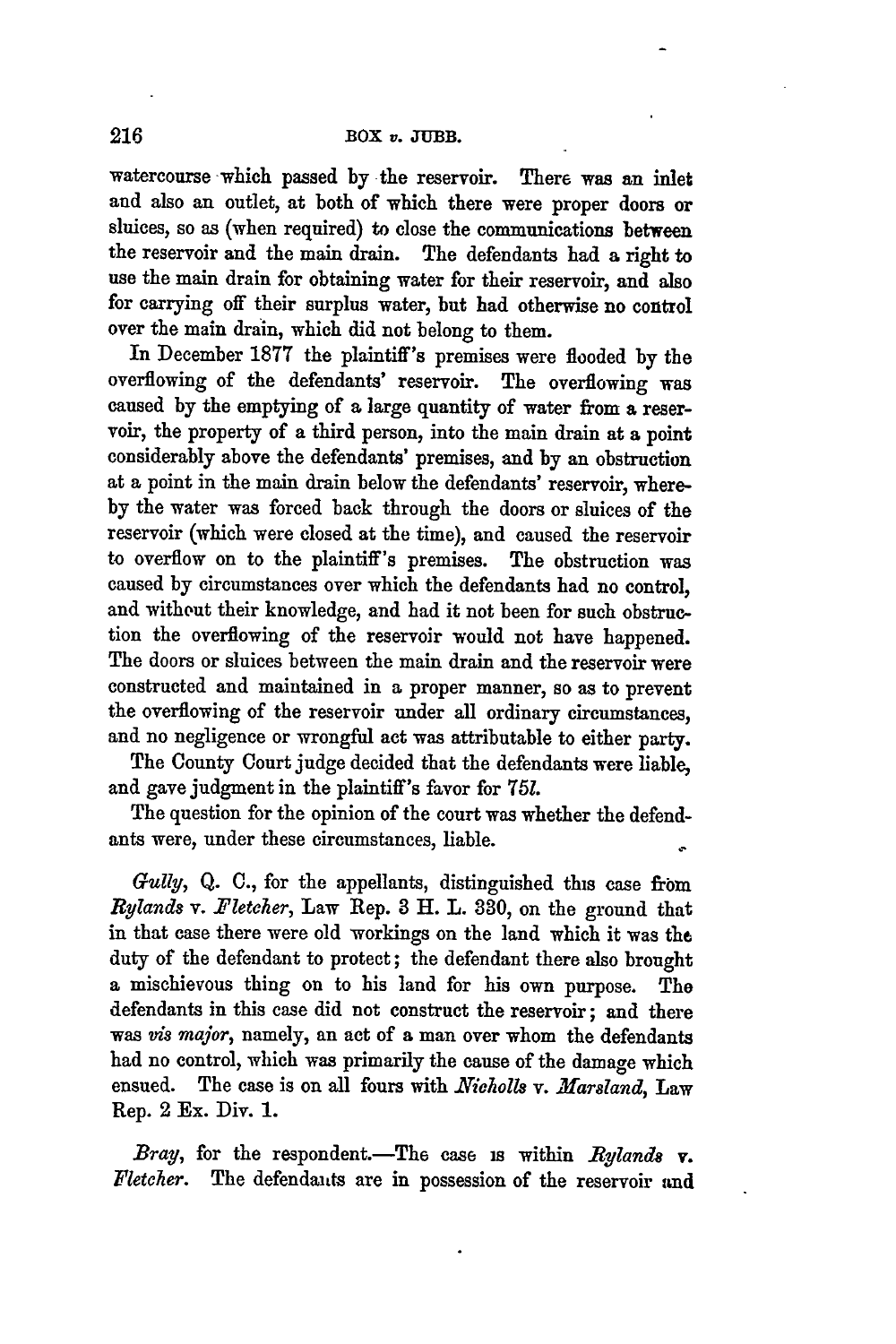the communications between it and the drain, and tuough they may not have been made **by** them, yet they are there for their purposes. If they have sluice-gates they must be made as strong as the channel itself. The whole question turns on whether this was occasioned by *vis major;* but nothing that can reasonably be anticipated can be *vis* major. He also cited *Oarstairs v. Taylor,* Law Rep. 6 Ex. 217; *Fletcher v. Smith, Law* Rep. 2 App. Cas. 781; *Humphrie8 v. 0ou8ins,* Law Rep. 2 **0.** P. D. **239;** *Bell* **v.** *Twentyman,* 1 Q. B. N. S. 766; *1o88* v. *Sedden,* Law Rep. **<sup>7</sup>** Q. B. 661.

KELLY, 0. B.-The defendant in this case, it appears, had been in possession of this reservoir, and the communications between **it** and the main drain, for a number of years; there was no defect in their construction; moreover the case finds that the inlet and outlet were furnished with proper doors. The question is, "What was the cause of the overflow; was it any thing for which the defendants are responsible; was there any act or default of theirs?"<br>Now it is found by the case that the obstruction was caused by circumstances over which the defendant had no control, namely, by the act of a third party. I care not whether it is called *vis major* or a wrongful act of a third party. Then it is contended that the defendants ought to have anticipated the possibility of such a vast quantity of water pressing on their gates; but the case does not find that any amount of strengthening in the gates could have resisted the great pressure suddenly brought to bear on them. I am of opinion, for these reasons, that the defendants are entitled to our judgment.

POLLOCK, B.-This is a case deserving of great consideration, and I should, perhaps, have liked further consideration of it if all the authorities bearing on the subject had not been cited for the plaintiff. What wrong has the defendant in this case done? If a man builds his mill-dam of good materials, and constructs it pro. perly, as was here the case, for what is he to be liable? *Bylando v. Fletcher,* if read carefully, has no analogy to the present case **;** in that case the House of Lords, in the judgment of Lord Chancellor **CAIRNS,** adopted the accurate language of Mr. Justice **BLACK-BURN** in the court below. This case bears no analogy to the case of a common carrier, who is only excused **by** the act of God or the **VOL. 1XVIII.-28**